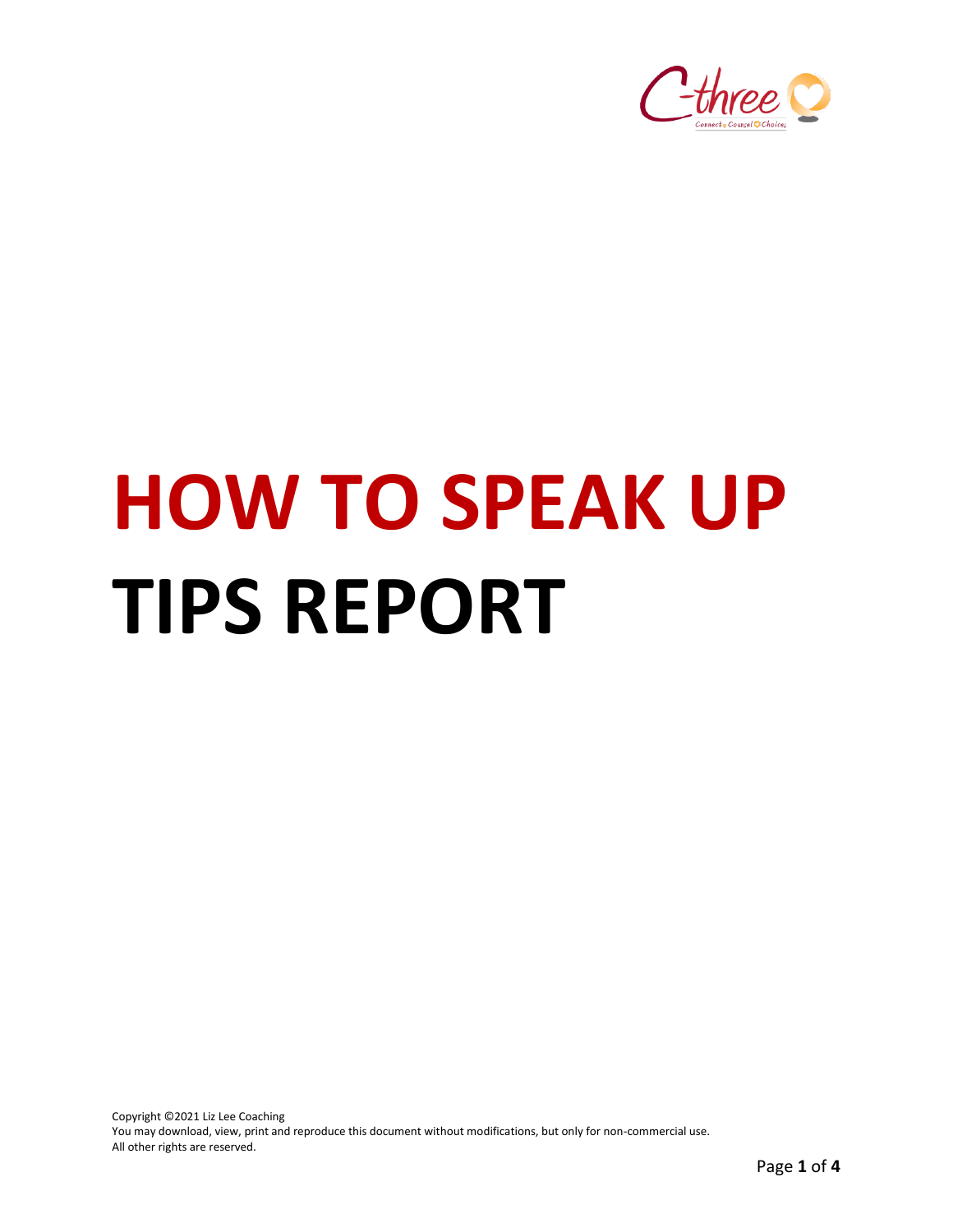

## TOP TIPS

Have you ever found yourself in a situation where you were desperate to jump in and say your piece but instead, you stewed in silence? If you can relate to this, you might have trouble speaking up.

If you aren't willing or able to speak up for yourself, no one else will either. No concerns, issues, questions, or solutions you might have in your head will ever materialize if you can't speak up at the right time.

If you'd like to be the type of person who speaks up when your best interests are at stake, consider these nine tips.

#### **1. Know What You Stand For**

When you take the time to figure out what matters to you, you will be more likely to speak up on those interests. Knowing what's important is a good way to figure out when you should speak up versus staying quiet.

#### **2. Be Ready**

If you struggle speaking up, trying to wing it on the spur of the moment is going to be intimidating. Make sure you plan and prepare yourself in advance whenever possible. If you have a meeting where you know you'd want to bring something up, then have all your talking points ready.

#### **3. Start Small**

One of the ways to get over an inability to speak up is to start doing it. It might be too intimidating to start on a grand scale, so try and start small. An example of starting small would be speaking up in a one-on-one situation.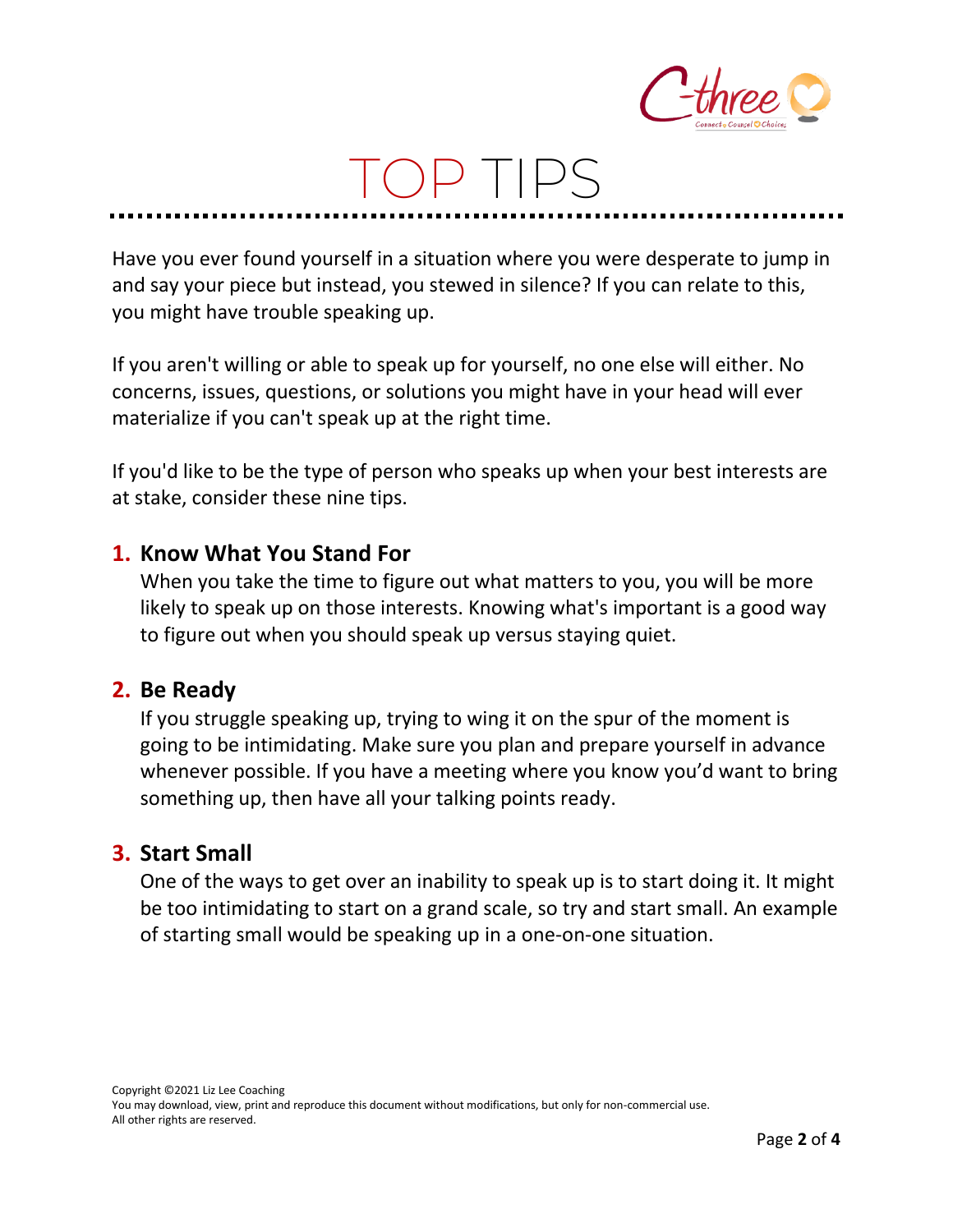

#### **4. Write Down What You Want to Say**

Some people are much better at writing their thoughts down than verbally expressing them. While you can't hand in a paper during a big work meeting, having your thoughts written down already will give you time to practice your delivery.

#### **5. Find An Early Opening**

The longer you sit in silence, the harder it will be for you to speak up. You will give your mind too much time to create a bunch of excuses as to why you shouldn't. Also, finding an early opening ensures you have the time to get your point across.

#### **6. Recognize It's Hard but Worthwhile**

Pretending that speaking up is easy is not helpful. Acknowledge that it will be a challenge but also realize that it will be well worth it. Research into "Realistic Optimism" has shown that people are more likely to follow through if they expect a task to be challenging. [https://hbr.org/2011/05/be-an-optimist](https://hbr.org/2011/05/be-an-optimist-without-being-a)[without-being-a](https://hbr.org/2011/05/be-an-optimist-without-being-a)

#### **7. Your Voice Deserves to Be Heard**

You have a unique voice, outlook and understanding of things. Your thoughts and opinions are important and valuable. If you can't accept and believe this, you will never be able to speak up for yourself.

#### **8. Stop Worrying About Others' Thoughts**

It's perfectly fine to consider other people's feelings before you speak. However, it's important not to go overboard. Don't worry about everyone else agreeing with you or you looking silly. If you have something important to say, then say it.